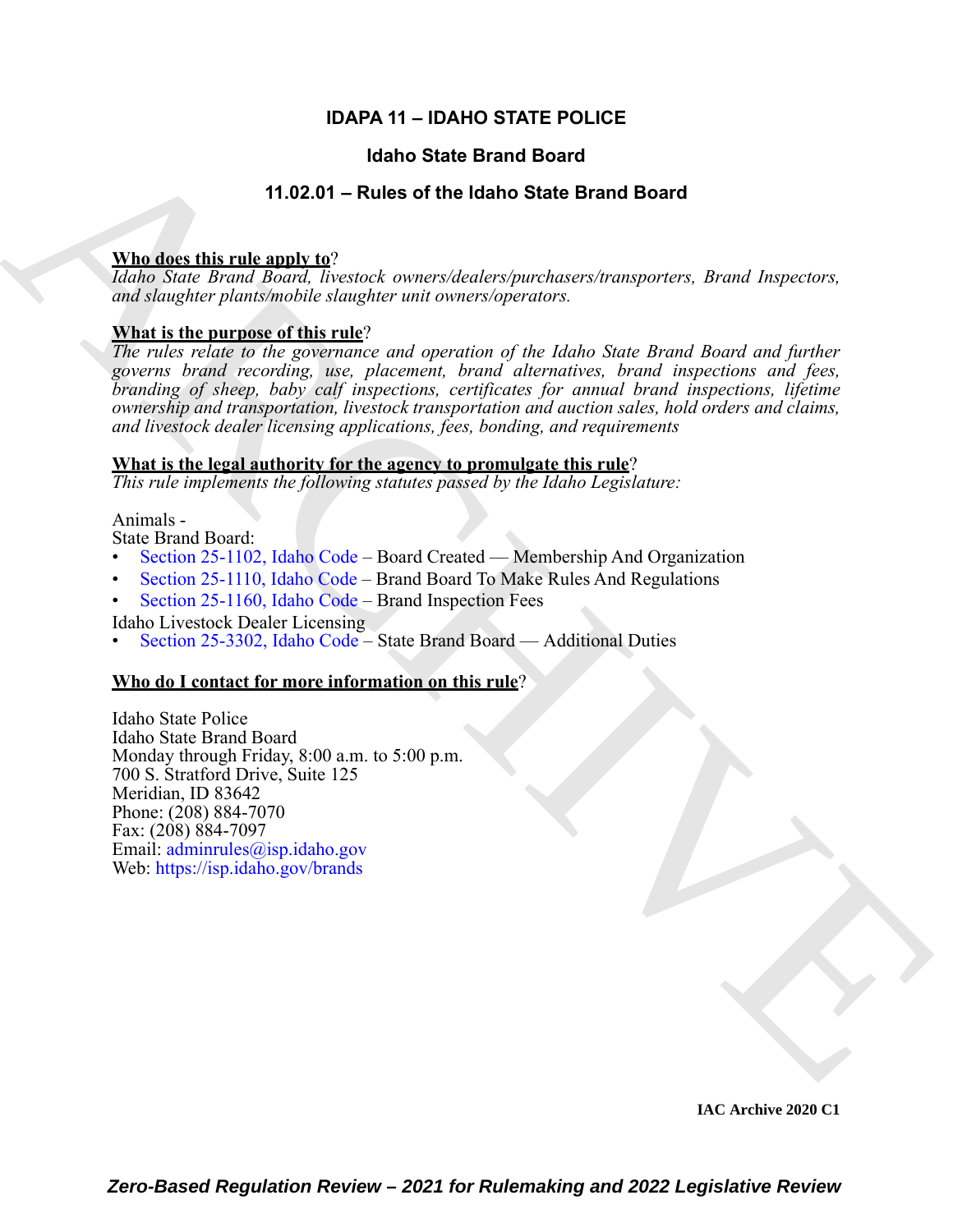# *Table of Contents*

# **IDAPA 11 – IDAHO STATE POLICE, STATE BRAND BOARD 11.02.01 – Rules of the Idaho State Brand Board**

| 033. Brand Inspections At Slaughter Plants And Mobile Slaughter Units.  10   |  |
|------------------------------------------------------------------------------|--|
| 034. Schedule Of Fees For The Idaho State Brand Board. Musummuntum 11        |  |
|                                                                              |  |
| 040. Claims For Funds Or Livestock Subject To A Hold Order.  12              |  |
|                                                                              |  |
| <b>SUBCHAPTER B - IDAHO LIVESTOCK DEALER LICENSING</b>                       |  |
|                                                                              |  |
|                                                                              |  |
|                                                                              |  |
| 103. Application For A License To Represent A Licensed Livestock Dealer.  13 |  |
|                                                                              |  |
|                                                                              |  |
|                                                                              |  |
|                                                                              |  |
|                                                                              |  |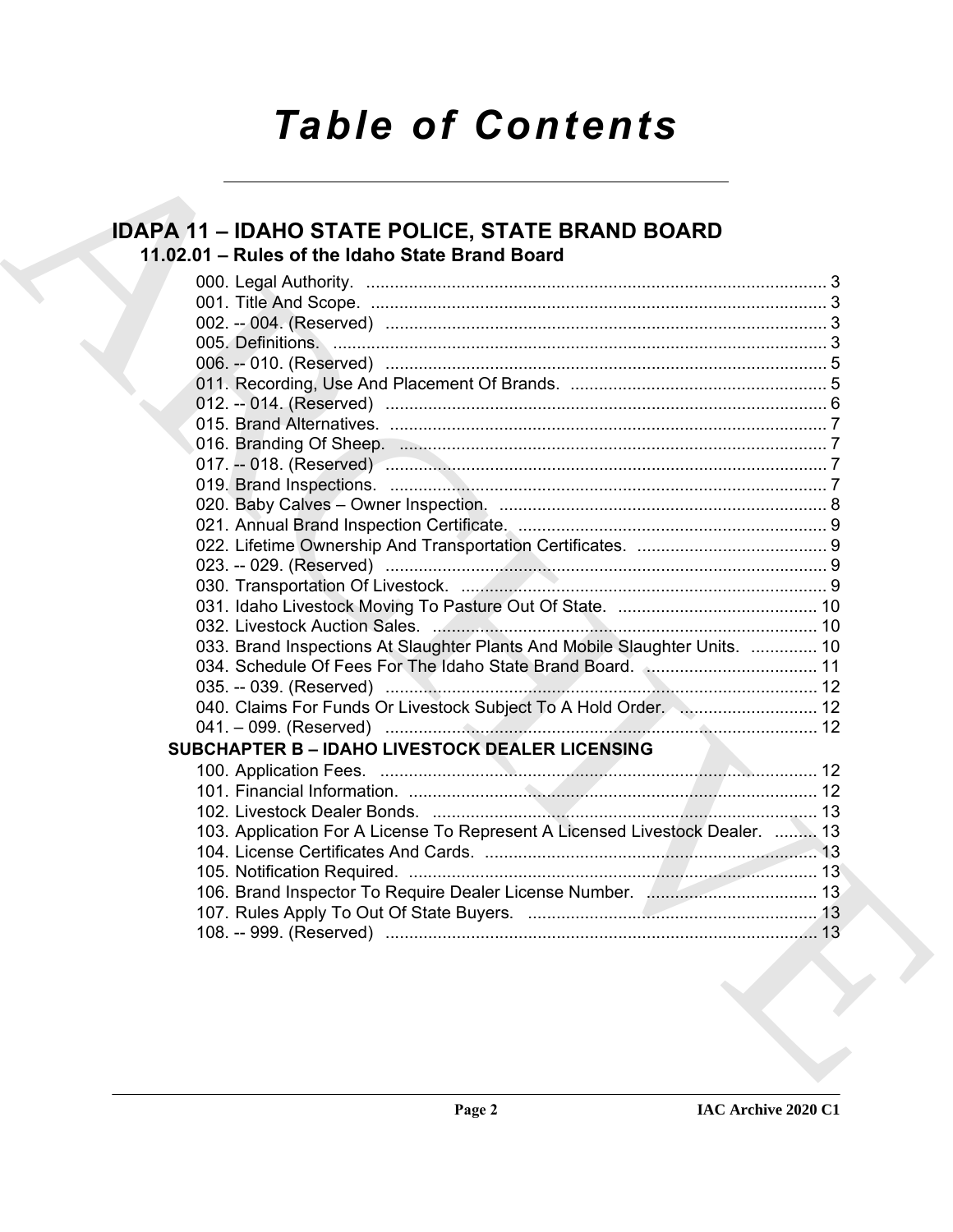# **IDAPA 11 – IDAHO STATE POLICE STATE BRAND BOARD**

# **11.02.01 – RULES OF THE IDAHO STATE BRAND BOARD**

#### <span id="page-2-15"></span><span id="page-2-2"></span><span id="page-2-1"></span><span id="page-2-0"></span>**000. LEGAL AUTHORITY.**

The State Brand Board has authority to make rules to implement and enforce the state brand laws pursuant to Title 25, Chapters 11 and 33, Idaho Code. (3-20-20)T

#### <span id="page-2-3"></span>**001. TITLE AND SCOPE.**

<span id="page-2-16"></span>**01. Title**. These rules are titled IDAPA 11.02.01, "Rules of the Idaho State Brand Board." (3-20-20)T

**02. Scope**. The rules relate to the governance and operation of the Idaho State Brand Board. These rules also provide for the issuance and administration of livestock dealer licenses, the collection of appropriate fees for licensure, the provision of requirements necessary for licensure. (3-20-20) for licensure, the provision of requirements necessary for licensure.

#### <span id="page-2-4"></span>**002. -- 004. (RESERVED)**

#### <span id="page-2-6"></span><span id="page-2-5"></span>**005. DEFINITIONS.**

The definitions found in Sections 25-1101 and 25-3301, Idaho Code, also apply to these rules. Additionally, as used<br>in rules 000 through 052, the following terms have the following definitions: (3-20-20) in rules  $000$  through  $052$ , the following terms have the following definitions:

**01. Auction Brand Inspection Certificate**. A brand inspection certificate issued to the new owner only from organized auction market sales. In addition to the information required of a brand inspection certificate by Section 25-1101, Idaho Code, the auction brand certificate must contain:  $(3-20-20)$ T

<span id="page-2-8"></span>

| a. | The names and addresses of the buver and/or new owner: | $(3-20-20)T$ |
|----|--------------------------------------------------------|--------------|
|----|--------------------------------------------------------|--------------|

**b.** The destination of the livestock for the new owner; (3-20-20)T

**c.** The auction market name and location and the date of the sale;  $(3-20-20)T$ 

**d.** The number of livestock inspected in each category of animals as designated on the auction brand inspection certificate. (3-20-20)T

<span id="page-2-9"></span><span id="page-2-7"></span>**e.** The signature of either an Idaho brand inspector or a clerk. (3-20-20)T

**02. Auction Brand Inspection**. A brand inspection made at an Idaho Auction market with a record made of such inspection on a tally sheet. (3-20-20)T

**03. Bar Brand**. A horizontal elongation of a line placed either above, between or below the main part d, causing the name of the brand to be read to include the bar. (3-20-20) of a brand, causing the name of the brand to be read to include the bar.

**04. Bill of Sale**. The formal instrument for transfer of title to livestock. A bill of sale must include the date of the sale, a description of the livestock sold, the name of the purchaser, and the signature of the seller.

<span id="page-2-13"></span><span id="page-2-12"></span><span id="page-2-11"></span><span id="page-2-10"></span>**05. Board**. The Idaho State Brand Board. (3-20-20)T

**11.62.01 ERGAL STATE BRAND STATE BRAND BOARD**<br> **CONFIGURATION CONTROVERS**<br> **CONFIGURATION CONTROVERS**<br> **CONFIGURATION CONTROVERS**<br> **CONFIGURATION CONFIGURATION** CONFIGURATION (**CONFIGURATION** CONFIGURATION CONFIGURATIO **06. Brand Card**. A wallet size card issued by the State Brand Inspector in a specific color for each brand renewal period, showing a drawing of the brand, the location of the brand, the name and address of each owner of the recorded brand. (3-20-20)T

**07. Brand Inspection**. The physical examination of livestock by a brand inspector to determine ownership of the livestock. A brand inspection includes examination of proofs of ownership, including the visual examination of brands and marks. (3-20-20) examination of brands and marks.

<span id="page-2-14"></span>**08. Consignee**. Any person who has possession of livestock for feed, care or sale, but who is not deemed to be the owner of the livestock unless a later proper transfer of title to the livestock is completed.

 $(3-20-20)T$ 

 $(3-20-20)T$ 

**Section 000 Page 3**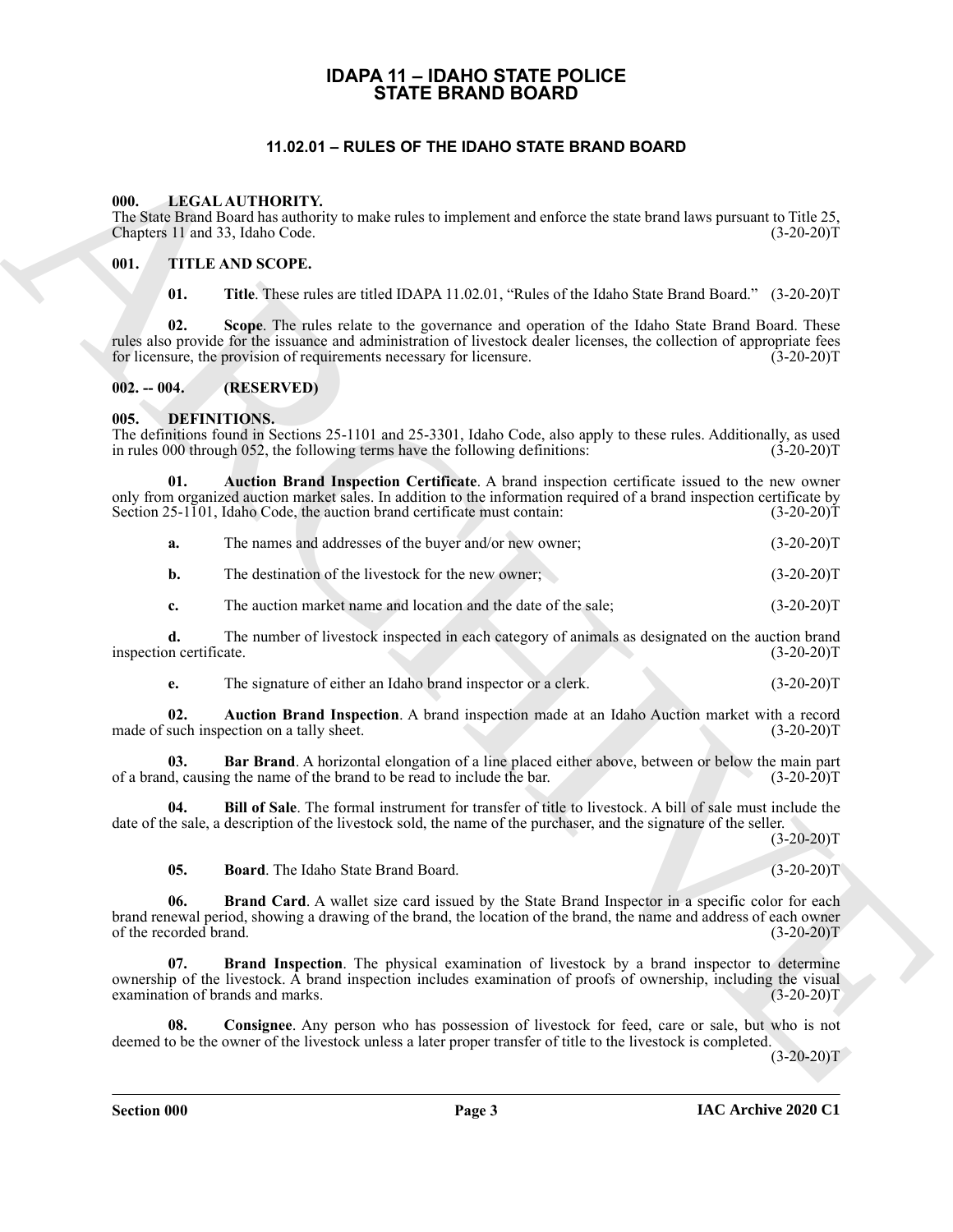<span id="page-3-6"></span><span id="page-3-4"></span><span id="page-3-3"></span><span id="page-3-2"></span><span id="page-3-1"></span>

|                                    | <b>Idaho State Police - Brand Board</b>                                                                                                                                                                                                                                 | Rules of the Idaho State Brand Board                                                 |              |
|------------------------------------|-------------------------------------------------------------------------------------------------------------------------------------------------------------------------------------------------------------------------------------------------------------------------|--------------------------------------------------------------------------------------|--------------|
| 09.                                | Courtesy Brand Inspection. An inventory of livestock requested by a financial institution or<br>owner or a regulatory agency, shown on a tally sheet.                                                                                                                   |                                                                                      | $(3-20-20)T$ |
| 10.                                | <b>Dash Brand.</b> A horizontal elongation of a line placed either ahead of, between or behind the main<br>part of a brand causing the name of the brand to be read to include the dash.                                                                                |                                                                                      | $(3-20-20)T$ |
| 11.                                | <b>Destination</b> . The place where the livestock are to be transported.                                                                                                                                                                                               |                                                                                      | $(3-20-20)T$ |
| 12.                                | <b>DOT Brands.</b> A brand that is a spot or blotch brand that is unreadable.                                                                                                                                                                                           |                                                                                      | $(3-20-20)T$ |
| 13.                                | Field Brand Inspection Certificate. A brand inspection certificate issued following a field brand<br>inspection. In addition to the information required of a brand inspection certificate by Section 25-1101, Idaho Code,<br>the field brand certificate must contain: |                                                                                      | $(3-20-20)T$ |
| a.                                 | Names and address of the owner, seller, buyer and new owner;                                                                                                                                                                                                            |                                                                                      | $(3-20-20)T$ |
| $\mathbf{b}$ .                     | The location where the brand inspection was made;                                                                                                                                                                                                                       |                                                                                      | $(3-20-20)T$ |
| $c_{\cdot}$                        | The date of the inspection;                                                                                                                                                                                                                                             |                                                                                      | $(3-20-20)T$ |
| d.                                 | The destination of the livestock designated by the new owner;                                                                                                                                                                                                           |                                                                                      | $(3-20-20)T$ |
| e.                                 | The number of livestock inspected on the field brand inspection certificate;                                                                                                                                                                                            |                                                                                      | $(3-20-20)T$ |
| f.                                 | The brand inspection fees paid by the owner/seller; and                                                                                                                                                                                                                 |                                                                                      | $(3-20-20)T$ |
| g.                                 | The signature of the owner/seller or his agent and an Idaho brand inspector.                                                                                                                                                                                            |                                                                                      | $(3-20-20)T$ |
| 14.<br>market.                     | Field Brand Inspection. A brand inspection made for livestock other than those sold at an auction                                                                                                                                                                       |                                                                                      | $(3-20-20)T$ |
| 15.<br>filed by a brand inspector. | Hold Order. A written order issued by an Idaho Brand Inspector, requiring an auction market,<br>slaughter plant or feed lot to retain either livestock or the proceeds from the sale of livestock until a release order is                                              |                                                                                      | $(3-20-20)T$ |
| 16.                                | Idaho Livestock Owner. A livestock owner who owns real property in the state of Idaho, and uses                                                                                                                                                                         |                                                                                      |              |
|                                    | such property to feed, pasture or otherwise hold livestock for at least four (4) consecutive months each year.                                                                                                                                                          |                                                                                      | $(3-20-20)T$ |
| 17.                                | Lifetime Certificate. An ownership and transportation certificate.                                                                                                                                                                                                      |                                                                                      | $(3-20-20)T$ |
| 18.                                | Livestock.                                                                                                                                                                                                                                                              |                                                                                      | $(3-20-20)T$ |
| a.                                 | Defined in Section 25-1101, Idaho Code, as used in Title 25, Chapter 11, Idaho Code.                                                                                                                                                                                    |                                                                                      | $(3-20-20)T$ |
| b.                                 | Defined in Section 25-3301, Idaho Code, as used in Title 25, Chapter 33, Idaho Code.                                                                                                                                                                                    |                                                                                      | $(3-20-20)T$ |
| 19.                                | Order Buyer. A livestock dealer.                                                                                                                                                                                                                                        |                                                                                      | $(3-20-20)T$ |
| 20.<br>trade.                      | <b>Ownership and Transportation Certificate.</b> A certificate issued pursuant to Section 25-1122,<br>Idaho Code, that permits a horse owner to transport horses in Idaho or nationwide, for any purpose except for sale or                                             |                                                                                      | $(3-20-20)T$ |
| 21.                                | Person.                                                                                                                                                                                                                                                                 |                                                                                      | $(3-20-20)T$ |
| a.                                 |                                                                                                                                                                                                                                                                         | Defined in Section 25-1101, Idaho Code, as used in Title 25, Chapter 11, Idaho Code. | $(3-20-20)T$ |

<span id="page-3-10"></span><span id="page-3-9"></span><span id="page-3-8"></span><span id="page-3-7"></span><span id="page-3-5"></span>

| 17.            | Lifetime Certificate. An ownership and transportation certificate.                              | $(3-20-20)T$ |
|----------------|-------------------------------------------------------------------------------------------------|--------------|
| 18.            | Livestock.                                                                                      | $(3-20-20)T$ |
| a.             | Defined in Section 25-1101, Idaho Code, as used in Title 25, Chapter 11, Idaho Code. (3-20-20)T |              |
| $\mathbf{b}$ . | Defined in Section 25-3301, Idaho Code, as used in Title 25, Chapter 33, Idaho Code. (3-20-20)T |              |
| 19.            | <b>Order Buyer.</b> A livestock dealer.                                                         | $(3-20-20)T$ |

<span id="page-3-13"></span><span id="page-3-12"></span><span id="page-3-11"></span><span id="page-3-0"></span>

| 21. | Person. | $(3-20-20)T$ |
|-----|---------|--------------|
|     |         |              |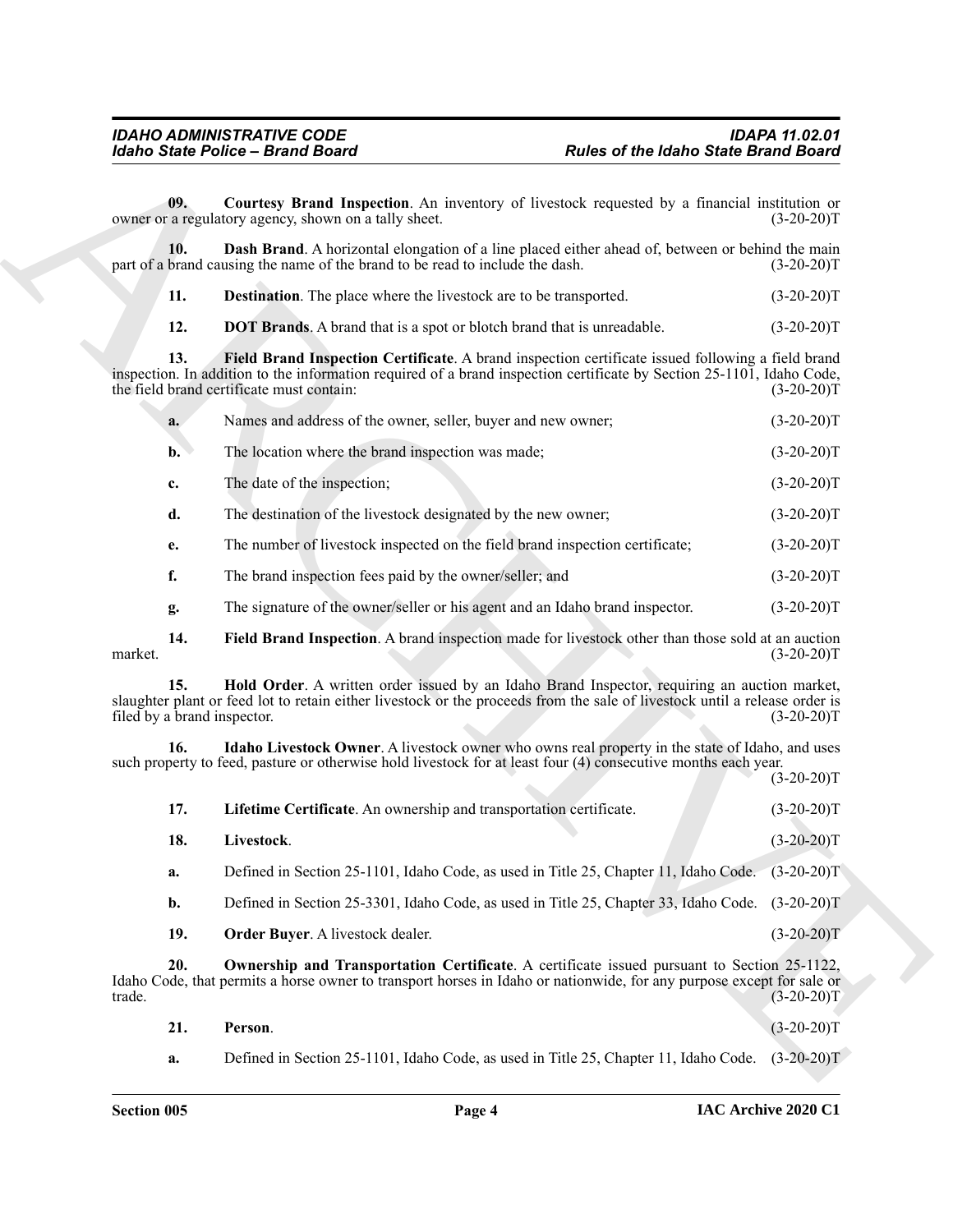#### <span id="page-4-4"></span><span id="page-4-3"></span><span id="page-4-2"></span><span id="page-4-0"></span>**006. -- 010. (RESERVED)**

#### <span id="page-4-7"></span><span id="page-4-5"></span><span id="page-4-1"></span>**011. RECORDING, USE AND PLACEMENT OF BRANDS.**

|                                  | <b>Idaho State Police - Brand Board</b>                                                                | Rules of the Idaho State Brand Board                                                                                                                                                                                                                                                                                                                                                                                                                                              |
|----------------------------------|--------------------------------------------------------------------------------------------------------|-----------------------------------------------------------------------------------------------------------------------------------------------------------------------------------------------------------------------------------------------------------------------------------------------------------------------------------------------------------------------------------------------------------------------------------------------------------------------------------|
| $\mathbf{b}$ .                   |                                                                                                        | Defined in Section 25-3301(5), Idaho Code, as used in Title 25, Chapter 33, Idaho Code.<br>$(3-20-20)T$                                                                                                                                                                                                                                                                                                                                                                           |
| 22.                              | order of livestock or the proceeds from a sale of livestock.                                           | Release Order. A written order issued by an Idaho Brand inspector that clears a release on a hold<br>$(3-20-20)T$                                                                                                                                                                                                                                                                                                                                                                 |
| 23.                              | who buys, receives, sells, or assembles livestock for resale on behalf of a licensed livestock dealer. | Representative of a Licensee ("Representative"). Any full time employee, agent, or other person<br>$(3-20-20)T$                                                                                                                                                                                                                                                                                                                                                                   |
| 24.                              | shown on the brand inspection certificate.                                                             | Tally Sheet. A document containing a list of all livestock inspected at an auction market or<br>courtesy brand inspection, which must include a listing of all livestock inspected. The tally sheet must indicate the<br>name of the owner, the brands or brand inspection certificates on the animals, and the number of livestock inspected.<br>The name of the owner must be either the name under which the brand is recorded or the name of the new owner as<br>$(3-20-20)T$ |
| $006. - 010.$                    | (RESERVED)                                                                                             |                                                                                                                                                                                                                                                                                                                                                                                                                                                                                   |
| 011.                             | RECORDING, USE AND PLACEMENT OF BRANDS.                                                                |                                                                                                                                                                                                                                                                                                                                                                                                                                                                                   |
| 01.                              | Recording and Use of Brands.                                                                           | $(3-20-20)T$                                                                                                                                                                                                                                                                                                                                                                                                                                                                      |
| a.<br>Code.                      |                                                                                                        | All brands must be recorded with the State Brand Inspector, as required by Section 25-1144, Idaho<br>$(3-20-20)T$                                                                                                                                                                                                                                                                                                                                                                 |
| b.                               | No person may brand livestock with an unrecorded brand.                                                | $(3-20-20)T$                                                                                                                                                                                                                                                                                                                                                                                                                                                                      |
| c.                               | No person may use any brand registered to any other person.                                            | $(3-20-20)T$                                                                                                                                                                                                                                                                                                                                                                                                                                                                      |
| d.                               | No person may lease a brand to any other person.                                                       | $(3-20-20)T$                                                                                                                                                                                                                                                                                                                                                                                                                                                                      |
| 02.                              | <b>Recording Procedures.</b>                                                                           | $(3-20-20)T$                                                                                                                                                                                                                                                                                                                                                                                                                                                                      |
| a.<br>record the proposed brand. |                                                                                                        | Any person desiring to record a brand in the state of Idaho must submit an application and fee with<br>the State Brand Inspector, at the main office as provided by Section 25-1144, Idaho Code. If the State Brand Inspector<br>finds that the proposed brand does not conflict with any presently recorded brand, the State Brand inspector must<br>$(3-20-20)T$                                                                                                                |
| b.                               | brand indicated thereon has been properly registered.                                                  | Upon recording of the brand, the State Brand Inspector issues a certificate of recorded brand and a<br>brand card to each owner of the brand. The brand card will be recognized by all brand inspectors as proof that the<br>$(3-20-20)T$                                                                                                                                                                                                                                         |
| c.                               |                                                                                                        | A brand may be recorded in more than one name, subject to space limitations on the brand card.<br>$(3-20-20)T$                                                                                                                                                                                                                                                                                                                                                                    |
| d.<br>Main Office.               |                                                                                                        | Section 25-1144, Idaho Code, authorizes the Idaho State Brand Board to prorate the brand<br>recording fee to facilitate entry into the staggered brand renewal schedule. The staggered brand renewal system<br>records a new brand on a five (5) year cycle determined by first initial of the applicant's last name. This is a<br>continually staggered five (5) year renewal cycle and can be reviewed at any time at the Idaho State Brand Board<br>$(3-20-20)T$               |
| 03.                              | <b>Brands Acceptable for Recording.</b>                                                                | $(3-20-20)T$                                                                                                                                                                                                                                                                                                                                                                                                                                                                      |
| a.<br>long.                      |                                                                                                        | Dash brands and bar brands must be at least two (2) inches long and slashes at least four (4) inches<br>$(3-20-20)T$                                                                                                                                                                                                                                                                                                                                                              |
|                                  |                                                                                                        |                                                                                                                                                                                                                                                                                                                                                                                                                                                                                   |

#### <span id="page-4-8"></span>**02. Recording Procedures**. (3-20-20)T

#### <span id="page-4-6"></span>**03. Brands Acceptable for Recording**. (3-20-20)T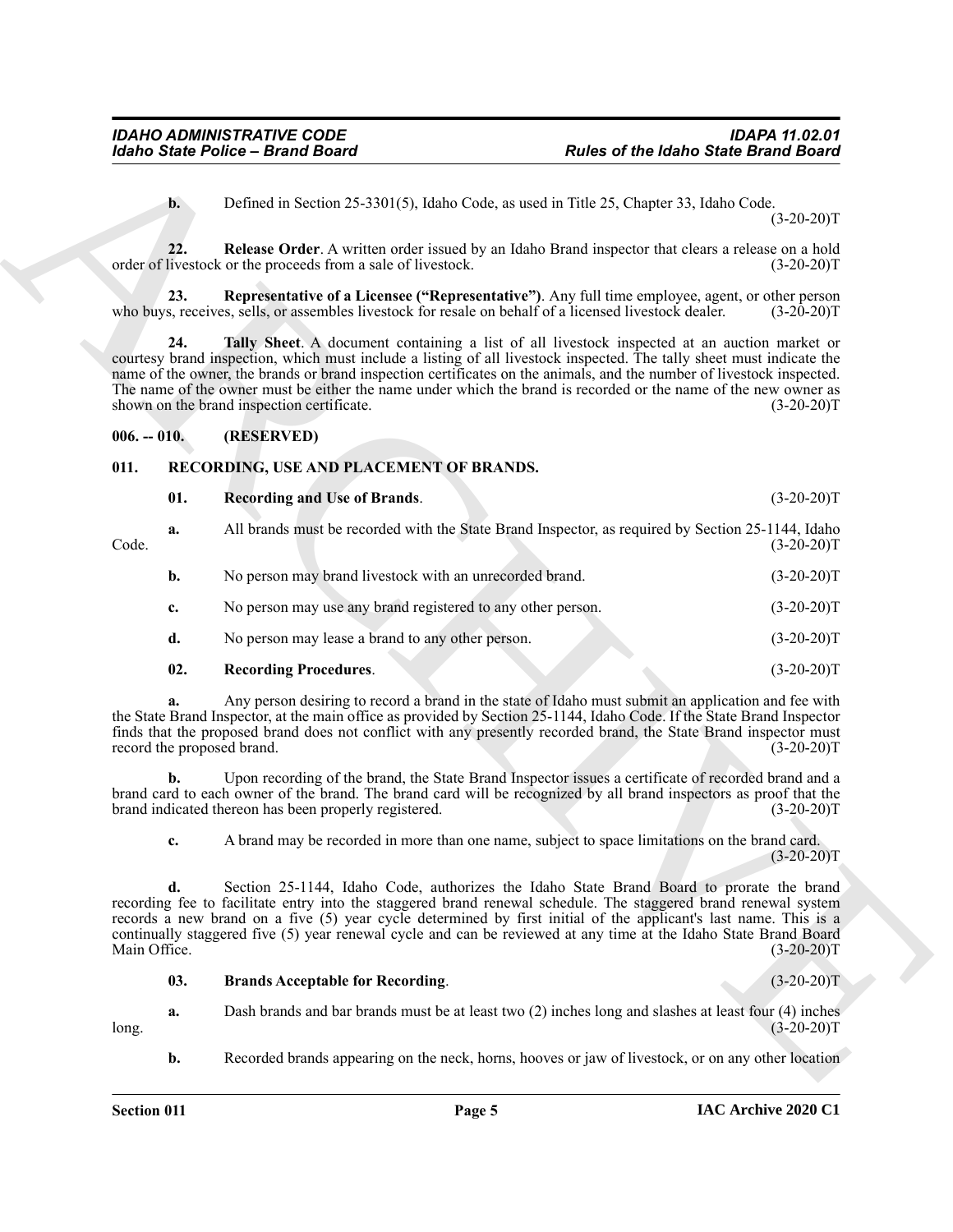not expressly included within the definition of "brand" in Section 25-1101, Idaho Code, may not be recorded and are not relevant for identification. (3-20-20) not relevant for identification.

**c.** Markings made on the necks of equine animals made pursuant to the "International Horse Identification System," otherwise known as the "Angle Numerical System," U.S. Patent Number 3633584 may not be recorded as brands, but may be recognized for identification purposes. (3-20-20)T

**d.** A vertical arrangement of numbers in groups of two (2) or more made by freeze or hot iron branding for the purpose of individual identification of cattle must be preceded with the oval cipher "o" and must be placed on the shoulder, rib or hip. Such numbers may not be recorded as brands, but may be recognized for identification purposes. Said animals are also to be branded with an Idaho recorded ownership brand. (3-20-20)T

**e.** Lip Tattoos may not be recorded as brands, but may be recognized for identification purposes.

 $(3-20-20)$ T

**f.** Wattles, earmarks, dewlaps or ear tags may not be recorded as brands, but may be recognized for ation purposes. (3-20-20) identification purposes.

**g.** No new DOT brands will be recorded. Existing DOT brands will be grandfathered in to the official brand records. (3-20-20)T brand records. (3-20-20)T

#### <span id="page-5-2"></span>**04. Renewal of Brands**. (3-20-20)T

**a.** A brand may be renewed by making application and submitting the renewal fee to the Main Office aho State Brand Board. (3-20-20) of the Idaho State Brand Board.

**b.** Recorded brands are renewed as provided in Section 25-1145, Idaho Code.  $(3-20-20)T$ 

**c.** A minimum of two (2) new brand cards will be issued to the recorded owner(s) upon renewal. The State Brand Inspector maintains a record of each renewal of a recorded brand. (3-20-20)T

#### <span id="page-5-3"></span>**05. Transfer of Recorded Brands**. (3-20-20)T

**a.** Brands must be transferred whenever brand is sold or otherwise transferred to a new owner; or r persons are added to or deleted from the list of owners of a particular recorded brand. (3-20-20) whenever persons are added to or deleted from the list of owners of a particular recorded brand.

**b.** A transfer fee is charged for all transfers; provided, however, if the change is made on or before July 1 of the renewal year, no fee will be charged whenever one (1) or more new owners are added to or deleted from the recorded brand; or whenever the brand is transferred to a corporation, the stockholders of which are the same<br>persons who were the owners of the brand. (3-20-20) persons who were the owners of the brand.

For the Poince - Bin France of the state of the labor State France of the state of the state based of the state of the state of the state of the state of the state of the state of the state of the state of the state of th **c.** If any owner of a recorded brand is deceased, the personal representative for the estate of the deceased person must file with the State Brand Inspector a certified copy of the court order showing his appointment. The personal representative may thereafter transfer the ownership interests of the deceased person in the brand. Alternatively, where no personal representative has been appointed, the surviving spouse of the owner of a recorded brand may submit a certified copy of a death certificate to effectuate transfer of the brand. (3-20-20) brand may submit a certified copy of a death certificate to effectuate transfer of the brand.

**d.** A brand inspection of the livestock must occur prior to the transfer of the recorded brand pursuant to Subsection 019.01.d.

<span id="page-5-1"></span>**06. Conflicts Between Brands**. The State Brand Inspector may, at any time after recording, cancel any brand that infringes upon any previously recorded brand. Notice of cancellation of the brand will be mailed to the owners of the brand. The owners have thirty-five (35) days from the date indicated on the postmark of the notice to appeal the Brand Inspector's decision to the Brand Board. (3-20-20)T

<span id="page-5-0"></span>**012. -- 014. (RESERVED)**

**Section 011 Page 6**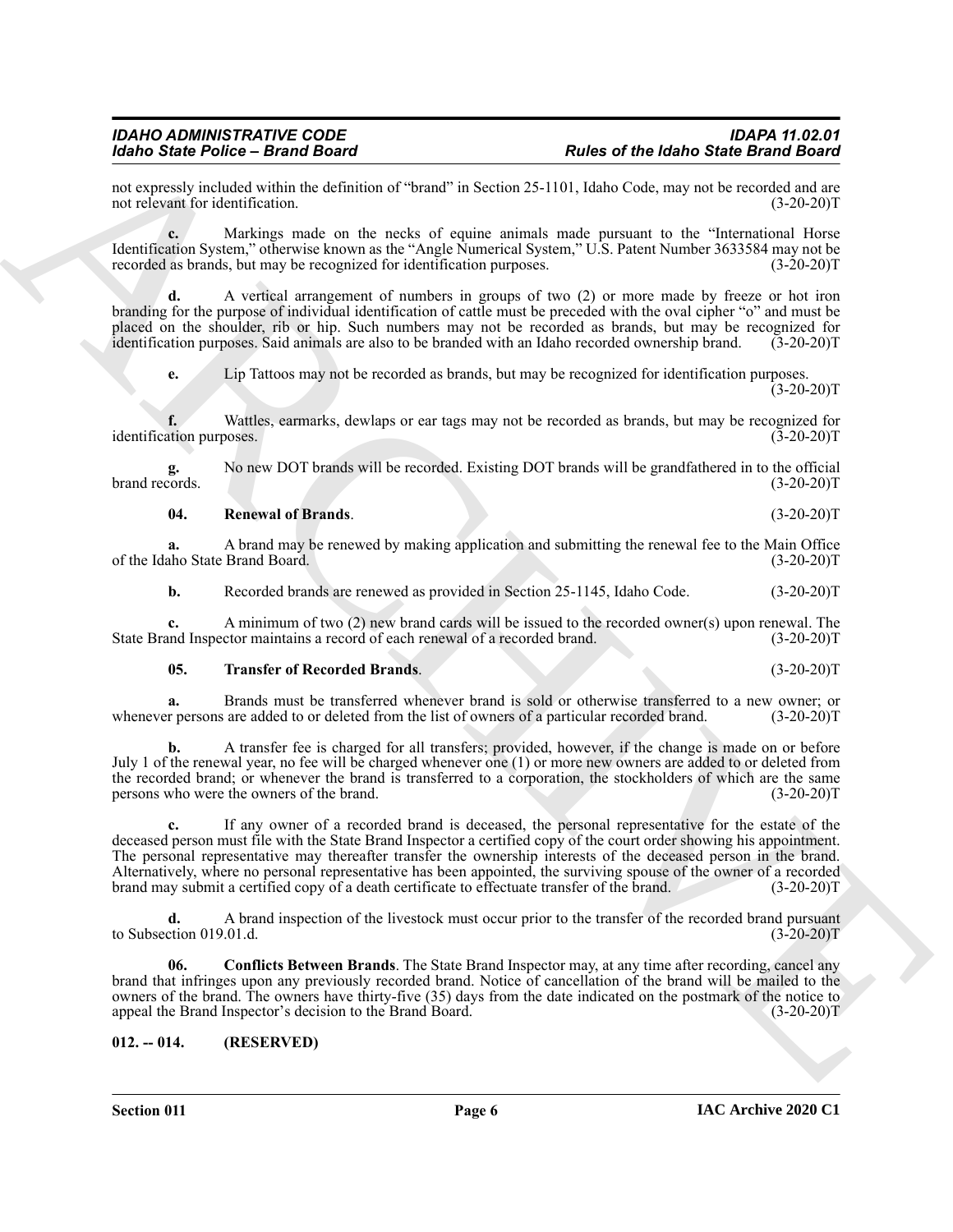#### <span id="page-6-4"></span><span id="page-6-0"></span>**015. BRAND ALTERNATIVES.**

<span id="page-6-5"></span>**01.** Identification. Identification marks, devices or documents issued by the state brand inspector as an alternative to permanent marks may be used for each animal. Documents acceptable as an alternative to a permanent brand must be approved by the State Brand Inspector and are as follows: (3-20-20)T

**a.** Lifetime Ownership and Transportation certificate for horses, mules and asses. Such certificate we pictures of two (2) side views, including registration numbers where appropriate. (3-20-20)T must show pictures of two (2) side views, including registration numbers where appropriate.

**b.** Purebred registration papers for cattle used for breeding or show purposes. (3-20-20)T

<span id="page-6-10"></span>**c.** Any other form of positive identification requested to be used by a livestock owner. (3-20-20)T

#### <span id="page-6-1"></span>**016. BRANDING OF SHEEP.**

Recording and placement of Sheep Brands. Brands for sheep may be recorded in the same manner and for the same<br>fee as other recorded brands. Sheep brands must comply with Section 25-1142, Idaho Code. (3-20-20)T fee as other recorded brands. Sheep brands must comply with Section 25-1142, Idaho Code.

#### <span id="page-6-2"></span>**017. -- 018. (RESERVED)**

#### <span id="page-6-3"></span>**019. BRAND INSPECTIONS.**

<span id="page-6-8"></span><span id="page-6-6"></span>**01. Owners**. Owners of livestock must obtain a brand inspection in any of the following situations:  $(3-20-20)T$ 

**a.** When ownership of livestock changes in any manner; (3-20-20)T

**b.** When livestock are to be moved out of the state within ninety-six (96) hours, unless the transportation of the livestock is covered by an ownership and transportation certificate or an annual inspection certificate;<br>(3-20-20)T certificate; (3-20-20)T

**c.** When livestock are to be slaughtered within ninety-six (96) hours; (3-20-20)T

When a recorded brand is sold or transferred to a new owner, except that no brand inspection is required if no livestock carry the brand that is to be transferred; or the transfer involves the addition or deletion of owners to the recorded brand as provided in Subsection 011.05.b.; or when brand owners incorporate as provided in Subsection 011.05.b. (3-20-20)T

#### <span id="page-6-7"></span>**02. General Procedures**. (3-20-20)T

Form State Poince - Brand Board<br>
US. BALA DA LEMENTARIA Mean the state of the blank of the blank of the blank of the principal distributions of<br>
US. BALA DA LEMENTARIA Mean through the state of the state of the state of t **a.** Brand inspectors will be available upon request to inspect livestock during the normal daylight working hours. At least twenty-four (24) hours notice should be given to the brand inspector when a brand inspection is required. Brand inspections should be performed at the point of origin of the livestock, unless otherwise approved by the State Brand Inspector or District Brand Supervisor. Requested brand inspections may be made in the nighttime by artificial light only with the expressed consent of the State Brand Inspector or the district brand supervisor.

 $(3-20-20)T$ 

**b.** The livestock to be inspected should be gathered and ready for inspection prior to the arrival of the Brand Inspector. Brand inspectors are not responsible for gathering livestock to be inspected. (3-20-20)T

**c.** The brand inspector must notify any owner of stray livestock found during the brand inspection process. If the owner of the stray animals cannot be found, the strays are sold pursuant to the estray statutes, Title 25, Chapter 23, Idaho Code. (3-20-20)T

**d.** Upon change of ownership of livestock, any previous brand inspection certificate must be red to the brand inspector.  $(3-20-20)T$ surrendered to the brand inspector.

#### <span id="page-6-9"></span>**03. Proof of Ownership**. (3-20-20)T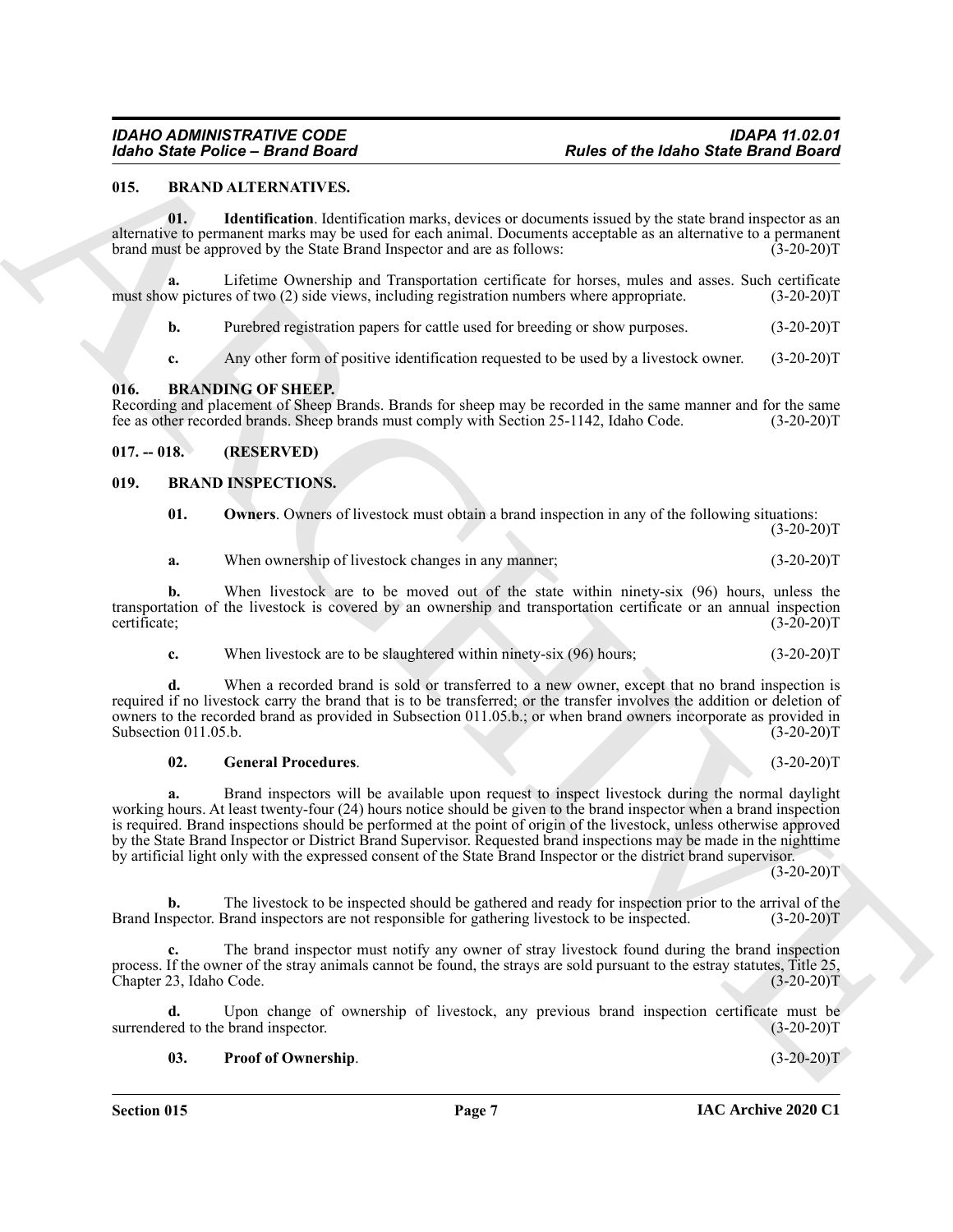**a.** The livestock owner must maintain proof of ownership of this livestock by branding them and/or by keeping brand inspection certificates. Proof of ownership of livestock may be established by: (3-20-20)T

| The animals being branded with its owner's recorded brand. | $(3-20-20)T$ |
|------------------------------------------------------------|--------------|
|                                                            |              |

ii. A brand inspection certificate, issued by Idaho or another state. (3-20-20)T

iii. An ownership and transportation certificate, or by an ownership and transportation certificate issued by another state (applies only to horses, mules or asses). (3-20-20)T

A bill of sale, providing that the brand inspection takes place within ten (10) days of the purchase and the brand inspector can be reasonably assured that the bill of sale is valid. Bills of sale may be issued in livestock transactions but do not replace a brand inspection certificate. (3-20-20)T

For the Poince - Brand Board<br>
Transport of the material and provided transport of the material and the poince of the Habbo State Brand Board<br>
The Haussian State Haussian State Controller (1988). The controller of the Stat **b.** Fresh brands on livestock bearing older brands, may or may not be accepted at the discretion of the State Brand Inspector or District Brand Supervisor as proof of ownership unless accompanied by a brand inspection certificate or a bill of sale covering the older brands as provided for in Subsection 019.03.a.iv. above. The State Brand Inspector may inquire into the ownership of all livestock bearing two (2) or more brands. (3-20-20)T

If the inspector finds that the livestock brands are not owned by the person claiming the same, such to produce a bill of sale or other satisfactory evidence of ownership.  $(3-20-20)$ person is required to produce a bill of sale or other satisfactory evidence of ownership.

<span id="page-7-3"></span>**04. Fees**. (3-20-20)T

**a.** Except as provided in Subsection 019.04.b. of this rule, the fees for any brand inspection are as provided in Subsection 034.01. (3-20-20)T

**b.** Livestock owned by an Idaho livestock owner, bearing an Idaho recorded brand, leaving the state of Idaho for grazing purposes only and that will return to the state at a later date, will be inspected at a rate of one-half (1/2) of the regular per head inspection fee. (3-20-20)  $(1/2)$  of the regular per head inspection fee.

#### <span id="page-7-2"></span><span id="page-7-1"></span><span id="page-7-0"></span>**020. BABY CALVES – OWNER INSPECTION.**

**01. General Requirements for Baby Calf Inspection**. Baby calves that are ten (10) days or less old, may be sold within the state of Idaho, by their owner or the owner's agent, without a state brand inspection established in the provisions of Section 019, under the following conditions: (3-20-20) established in the provisions of Section 019, under the following conditions:

The baby calf must have been given birth to by a cow that the owner of the baby calf owned at the alf's birth: (3-20-20)<sup>T</sup> time of the baby calf's birth;

**b.** The owner of the baby calf, or the owner's agent, must inspect the baby calf; (3-20-20)T

**c.** The owner of the baby calf, or the owner's agent, must maintain an accurate baby calf sales report, that establishes proof of ownership and transfer of any baby calves; (3-20-20)T

**d.** The completed baby calf sales report must fully and accurately set forth the names and addresses of the owner and the buyer and be signed by both the owner or the owner's agent and the buyer and must be made available to a Brand Inspector upon request; (3-20-20) available to a Brand Inspector upon request;

**e.** At the time of the owner inspection, the baby calf must have no brand or have the owner's brand;  $(3-20-20)T$ 

**f.** Conditions of Baby Calf Inspections by owner contained here do not apply to baby calves sold at public livestock markets, slaughter plants, or circumstances that require a brand inspection for baby calves leaving<br>(3-20-20)T the state of Idaho.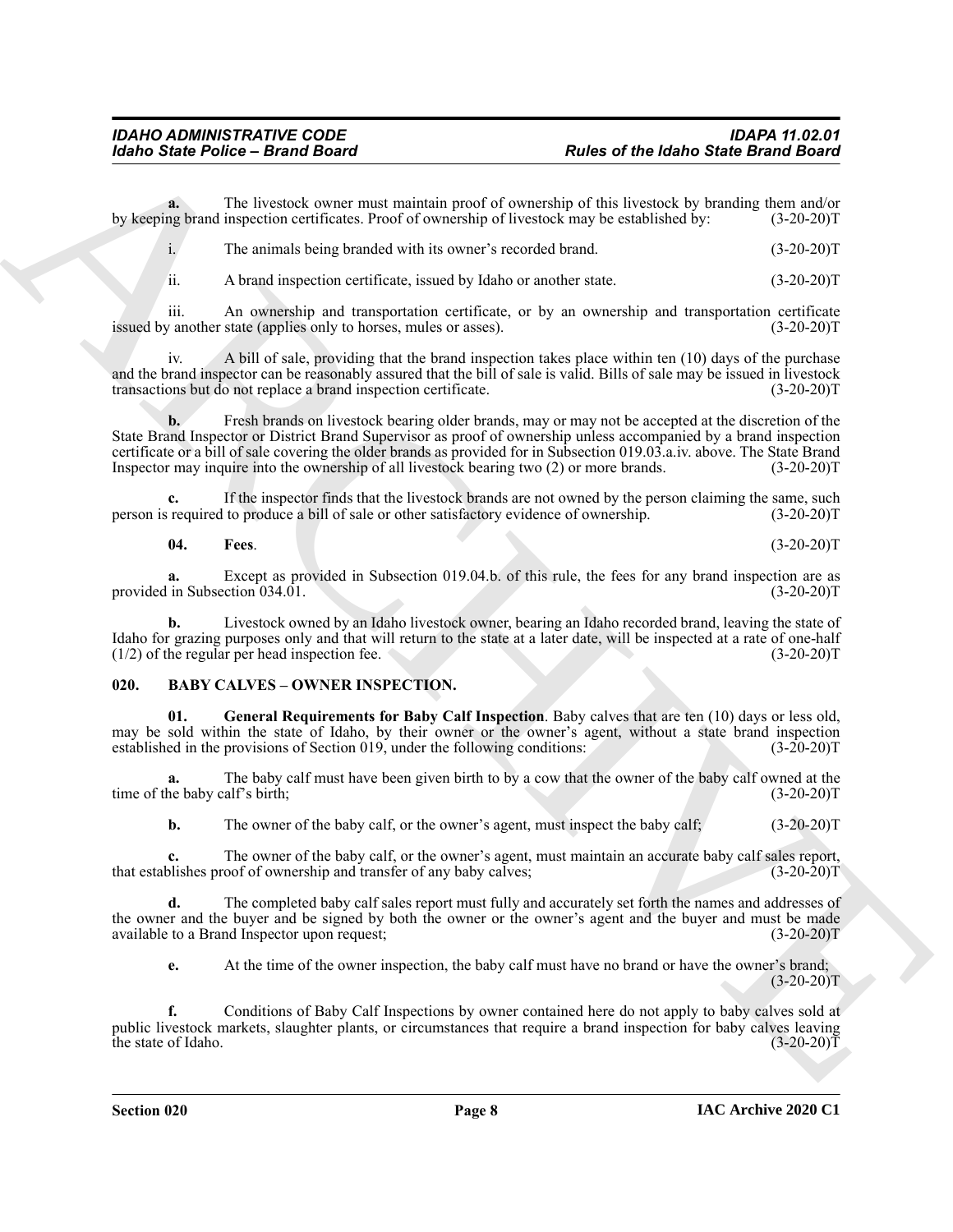<span id="page-8-10"></span>**02.** Inspection of Calves Eleven Days or More Old. Any calf eleven (11) days old or older must be d pursuant to Section 019 whenever an inspection is required. (3-20-20) inspected pursuant to Section 019 whenever an inspection is required.

#### <span id="page-8-4"></span><span id="page-8-0"></span>**021. ANNUAL BRAND INSPECTION CERTIFICATE.**

<span id="page-8-8"></span>**01. Certificates**. Annual brand inspection certificates for livestock may be used to transport livestock or for any purpose other than for the purpose of slaughter, sale or trade.

<span id="page-8-6"></span>**02. Annual Brand Inspection Form Also Known as "Seasonal."** Annual brand inspection certificates will expire zero (0) to twelve (12) months from the date of issue as determined by the Brand Inspector and contain the breed, color, sex, markings, brands and location thereof, breed registry number if appropriate, and any other information that distinguishes the animal or animals for which the certificate is issued. (3-20-20)T other information that distinguishes the animal or animals for which the certificate is issued.

<span id="page-8-7"></span>**03. Annual Inspection**. Subsection 030.01 which requires that livestock be transported out of the state within ninety-six (96) hours of the brand inspection of the livestock, does not apply to annual inspections.  $(3-20-20)$ T

**04. Agreements**. The State Brand Inspector is authorized to enter into reciprocal agreements with brand authorities in adjacent states to allow livestock to move between the two states using the annual brand inspection issued in the home state. (3-20-20)T

<span id="page-8-14"></span><span id="page-8-11"></span><span id="page-8-9"></span><span id="page-8-5"></span>**05. Fee**. The fee for an annual brand inspection certificate is provided in Subsection 034.01.

 $(3-20-20)T$ 

#### <span id="page-8-1"></span>**022. LIFETIME OWNERSHIP AND TRANSPORTATION CERTIFICATES.**

<span id="page-8-12"></span>**01. Owner**. Any owner of a horse, mule or ass may request a lifetime ownership and transportation certificate by contacting a brand inspector. (3-20-20)T

For British College - Branch Branch College and The Patrick College and Theorem (1988) and the Patrick College and Theorem (1988) and the Patrick College and The Patrick College and The Patrick College and The Patrick Col **02. Detain**. In the event that a brand inspector or other law enforcement officer finds a person who is not the owner of an animal in possession of both the animal and the lifetime ownership and transportation certificate, the brand inspector or other law enforcement officer may detain the animal for a sufficient period of time to determine the validity of the non-owner's possession of such animal. Any expenses caused by the detention are paid by the person in possession of the animal and certificate, or by the actual owner of the animal. (3-20-20)T

<span id="page-8-13"></span>**03. Nationwide**. Lifetime ownership and transportation certificates issued under Section 25-1122, Idaho Code, may be used nationwide for transportation of horses, mules and asses. (3-20-20)T

<span id="page-8-15"></span>**04. Validity**. Lifetime ownership and transportation certificates for any horse, mule or ass is valid so long as the animal remains within the ownership of the person to whom the certificate was issued. The lifetime ownership and transportation certificate is not transferable. (3-20-20) ownership and transportation certificate is not transferable.

#### <span id="page-8-2"></span>**023. -- 029. (RESERVED)**

#### <span id="page-8-16"></span><span id="page-8-3"></span>**030. TRANSPORTATION OF LIVESTOCK.**

<span id="page-8-17"></span>**01. Out-of-State**. Any person transporting livestock out of the state of Idaho must obtain a brand inspection before the animals leave the state, as provided by Section 25-1121, Idaho Code. The brand inspection must be obtained no more than ninety-six (96) hours prior to the transport of the livestock out of the state. Provided, however, that a brand inspection is not required if the livestock are accompanied by either of the following documents:<br>(3-20-20) documents:  $(3-20-20)T$ 

**a.** The Idaho lifetime ownership and transportation certificate described in Section 022, which may be used by the owner to transport horses, mules or asses nationwide; and (3-20-20)T

**b.** The annual inspection certificate described in Section 021, which may be used to transport cout of the state of Idaho. (3-20-20) livestock out of the state of Idaho.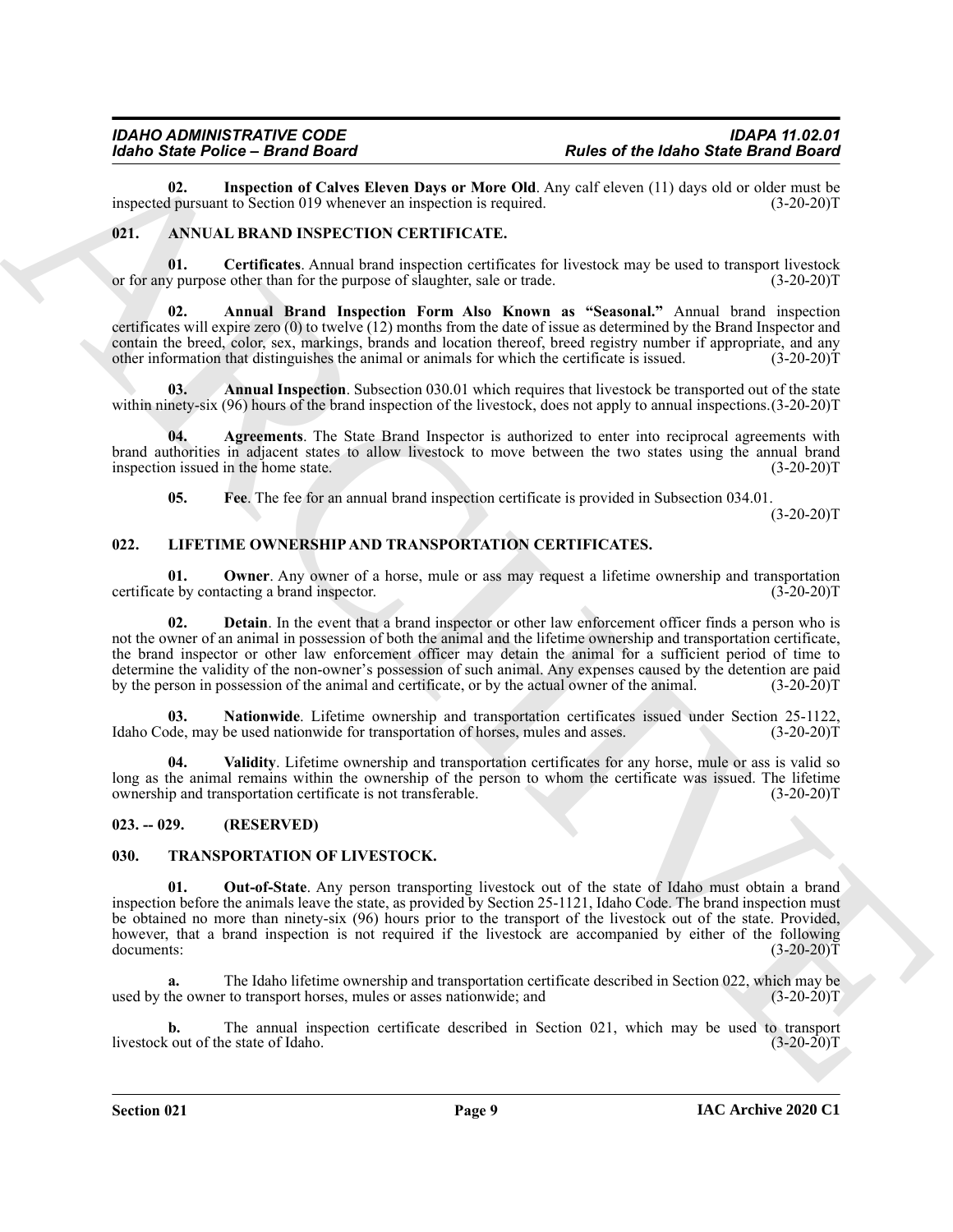<span id="page-9-14"></span>**02. In-State**. Livestock may be transported intrastate as follows: (3-20-20)T

**a.** Persons in possession of their brand cards may transport their livestock marked with the brand in the card any place within the state of Idaho without obtaining a brand inspection. (3-20-20) shown on the card any place within the state of Idaho without obtaining a brand inspection.

**b.** In those instances where the livestock have been purchased, and such livestock does not carry a brand or if the livestock carry the brand of the previous owner, the blue copy of the field brand inspection certificate or auction brand inspection certificate issued to the present owner may be used to transport the livestock within Idaho. (3-20-20)T

<span id="page-9-9"></span>**c.** By written ownership transportation permit, pursuant to Section 25-1101, Idaho Code. (3-20-20)T

#### <span id="page-9-0"></span>**031. IDAHO LIVESTOCK MOVING TO PASTURE OUT OF STATE.**

Form State Police - Brand Board<br>
(2). In each to be the state of the balance of the balance State Board County of the state of the balance State Board County of the state of the state of the state of the state of the stat Livestock owned by an Idaho livestock owner, bearing an Idaho recorded brand, leaving the state of Idaho for grazing or pasture purposes only, and to be returned to the state of Idaho at a later date, will be inspected by an Idaho brand inspector at one-half (1/2) of the regular per head inspection fee, provided that if the State Brand Inspector determines an inspection fee is not necessary, he may issue a brand inspection without charge. Livestock leaving the state of Idaho for pasture purposes, which are not to be returned to the state of Idaho by their owner, will be charged the regular inspection fee and additional fees provided in Subsection 034.01. (3-20-20)T

#### <span id="page-9-10"></span><span id="page-9-1"></span>**032. LIVESTOCK AUCTION SALES.**

<span id="page-9-12"></span>**01. General**. Livestock auction sales include all public livestock markets chartered by law, dispersal sales of livestock subject to brand inspection, and sales of livestock by an association of breeders subject to brand inspection where livestock are physically sold to the highest bidder. (3-20-20)T

<span id="page-9-13"></span>**02. Other Groups**. Sales of livestock at county fairs within the state involving Future Farmers of America (FFA) and 4-H groups are not auction sales for the purpose of charging and collecting the minimum brand inspection fee in Subsection 034.01. (3-20-20) inspection fee in Subsection  $\overline{034.01}$ .

<span id="page-9-11"></span>**03. Fee**. The minimum brand inspection fee will be charged and collected at all auction sales described in this rule. The fee must be paid by the livestock auction sale, whether or not the inspection fees received from the owners of livestock inspected equals the minimum fee. If the fees paid by the owners of livestock inspected at the sale, as shown as to number of head on the brand inspector's auction tally sheet, exceed the minimum fee, the actual amount of fees collected by the auction operator must be paid, rather than the minimum amount. (3-20-20)T amount of fees collected by the auction operator must be paid, rather than the minimum amount.

#### <span id="page-9-3"></span><span id="page-9-2"></span>**033. BRAND INSPECTIONS AT SLAUGHTER PLANTS AND MOBILE SLAUGHTER UNITS.**

<span id="page-9-6"></span>**01. Notification**. All livestock slaughtering plants and mobile slaughtering units must notify the local brand inspector in advance of any livestock slaughtering operation. Brand inspection of the animals to be slaughtered must be accomplished not more than ninety-six (96) hours prior to slaughtering, whether for commercial purposes or for the owner's immediate family needs. (3-20-20) for the owner's immediate family needs.

<span id="page-9-8"></span>**02. Records**. Such slaughtering operations must keep accurate records indicating the number of animals slaughtered, the source of the animals, ownership and the brands on such animals. Such records must be available for inspection by the brand inspector during regular business hours. (3-20-20) available for inspection by the brand inspector during regular business hours.

<span id="page-9-7"></span>**Record of Ownership**. In the event no brand inspector is available for inspection prior to slaughter of livestock, the owner of such livestock and the persons slaughtering the livestock must complete a record of ownership. Such record must be retained by the person who slaughtered the animal(s) until it may be submitted to the brand inspector. (3-20-20)T

**04. Collection**. In situations when a brand inspector cannot be present before the time of slaughter, slaughter plants and mobile slaughter units must collect the brand inspection fees for each animal slaughtered and remit the same to the brand inspector. (3-20-20)T remit the same to the brand inspector.

<span id="page-9-5"></span><span id="page-9-4"></span>**05. Inspection**. All slaughter plants and mobile slaughter units must permit a brand inspector to inspect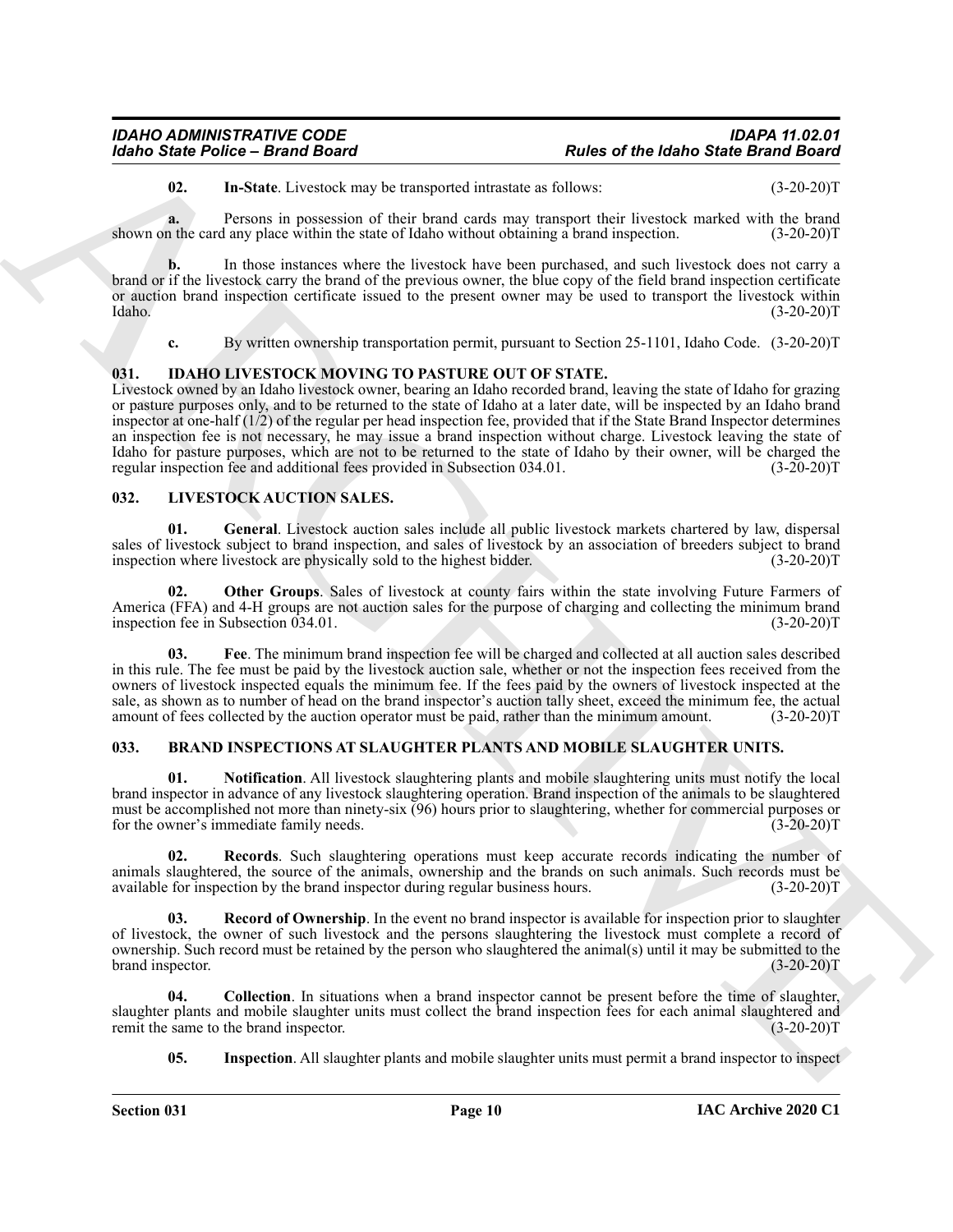### <span id="page-10-3"></span><span id="page-10-1"></span><span id="page-10-0"></span>**034. SCHEDULE OF FEES FOR THE IDAHO STATE BRAND BOARD.**

| 01.<br>as follows: | Fees. Fees authorized by the State Brand Board and to be collected by the State Brand Inspector are |                                                                            |                                                                                                              |  |
|--------------------|-----------------------------------------------------------------------------------------------------|----------------------------------------------------------------------------|--------------------------------------------------------------------------------------------------------------|--|
|                    | <b>SCHEDULE OF FEES</b>                                                                             |                                                                            |                                                                                                              |  |
|                    | <b>Recording of a Brand</b>                                                                         |                                                                            | \$50 initial recording fee plus a \$20 per<br>year prorated staggered recording fee<br>every year thereafter |  |
|                    | Transfer of a recorded brand                                                                        |                                                                            | \$50.00                                                                                                      |  |
|                    | Renewal of a recorded brand (every five years)                                                      |                                                                            | \$100.00                                                                                                     |  |
|                    | Duplicate brand registration certificate                                                            |                                                                            | \$1.50                                                                                                       |  |
|                    | Lifetime ownership and transportation certificate                                                   |                                                                            | \$50.00                                                                                                      |  |
|                    | Duplicate lifetime ownership and transportation<br>certificate                                      |                                                                            | \$5.00                                                                                                       |  |
|                    | Annual inspection equine or bovine                                                                  |                                                                            | \$5.00                                                                                                       |  |
|                    |                                                                                                     | <b>CATTLE</b>                                                              | <b>HORSES</b>                                                                                                |  |
|                    | Brand inspection (per head)                                                                         | \$1.19                                                                     | \$5.00                                                                                                       |  |
|                    | Idaho livestock to pasture (per head)                                                               | \$.60                                                                      | \$2.50                                                                                                       |  |
|                    | Minimum auction fee (per day)                                                                       | \$50.00                                                                    | \$50.00                                                                                                      |  |
|                    | Minimum field brand inspection fee                                                                  | \$20.00                                                                    | \$20.00                                                                                                      |  |
|                    | Equine farm service fee                                                                             |                                                                            | \$45.00                                                                                                      |  |
|                    | Courtesy brand inspection                                                                           | \$1.19                                                                     | \$5.00                                                                                                       |  |
|                    |                                                                                                     |                                                                            |                                                                                                              |  |
|                    | Fees To Be Collected By The State Brand Inspector For Other State<br><b>Agencies:</b>               |                                                                            |                                                                                                              |  |
|                    | Idaho Beef Council (per head)                                                                       | \$1.50                                                                     |                                                                                                              |  |
|                    | Idaho Horse Board (per head)                                                                        | \$3.00                                                                     |                                                                                                              |  |
|                    | Idaho Department of Agriculture:                                                                    |                                                                            |                                                                                                              |  |
|                    | Animal Disease Control (per head)                                                                   | \$.22                                                                      |                                                                                                              |  |
|                    | Animal Damage Control (per head)                                                                    | \$.05                                                                      |                                                                                                              |  |
|                    | <b>Wolf Control Assessment</b>                                                                      | \$25/brand renewal<br>\$5/staggered recording fee<br>every year thereafter |                                                                                                              |  |

<span id="page-10-2"></span>

| Fees To Be Collected By The State Brand Inspector For Other State<br><b>Agencies:</b> |                                                                            |  |  |  |
|---------------------------------------------------------------------------------------|----------------------------------------------------------------------------|--|--|--|
| Idaho Beef Council (per head)                                                         | \$1.50                                                                     |  |  |  |
| Idaho Horse Board (per head)                                                          | \$3.00                                                                     |  |  |  |
| Idaho Department of Agriculture:                                                      |                                                                            |  |  |  |
| Animal Disease Control (per head)                                                     | \$.22                                                                      |  |  |  |
| Animal Damage Control (per head)                                                      | \$.05                                                                      |  |  |  |
| <b>Wolf Control Assessment</b>                                                        | \$25/brand renewal<br>\$5/staggered recording fee<br>every year thereafter |  |  |  |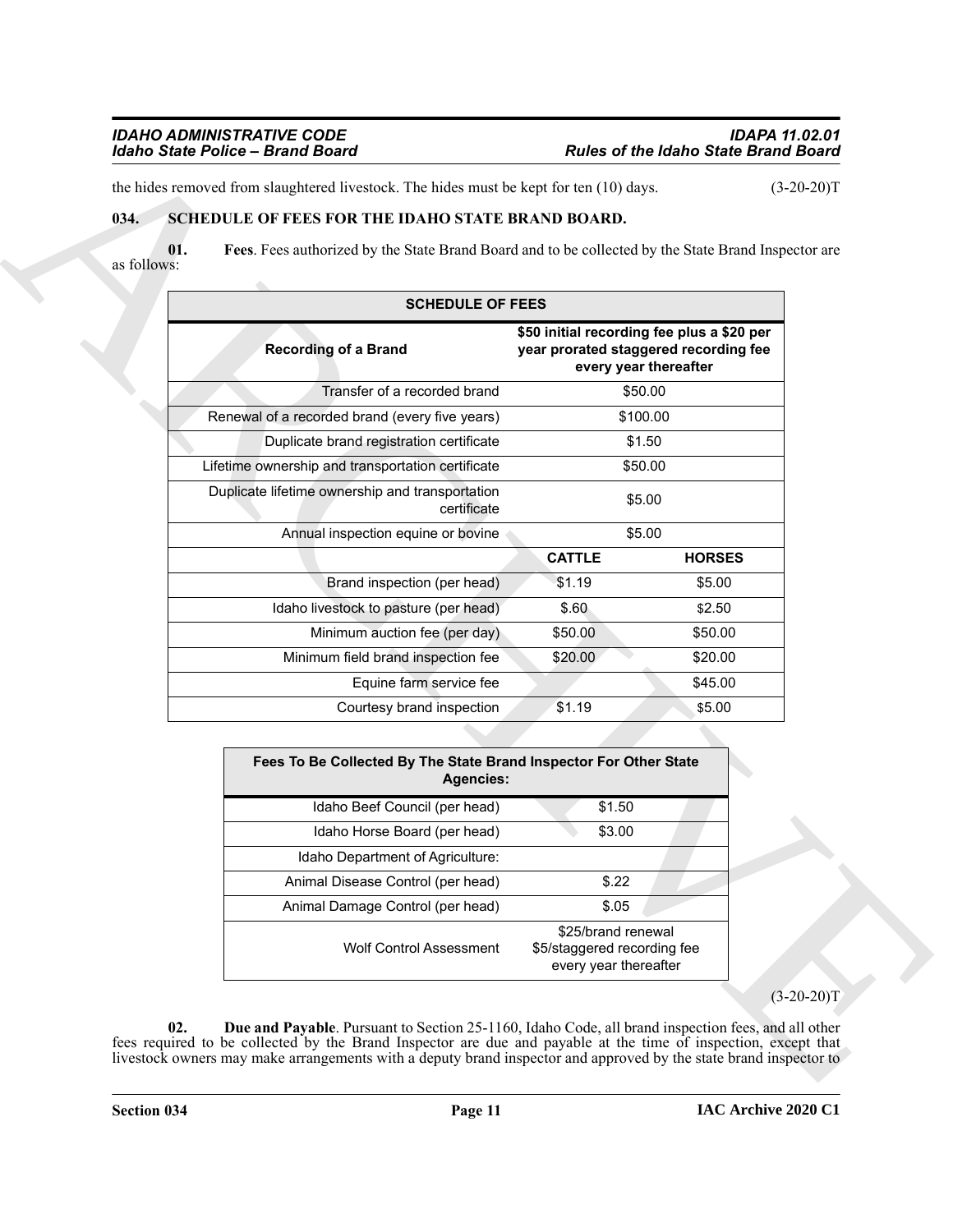pay for all accumulated brand inspection fees to be paid at least monthly. Failure to comply with the payment arrangement makes all fees immediately due and payable. (3-20-20) arrangement makes all fees immediately due and payable.

**03. Minimum Fees**. Feedlots, currently approved by the Idaho Department of Agriculture, and slaughter plants are exempt from the minimum brand inspection fee. Other minimum brand inspection fees may be waived at the discretion of the State Brand Inspector or District Brand Supervisor. (3-20-20) waived at the discretion of the State Brand Inspector or District Brand Supervisor.

<span id="page-11-9"></span>**04.** Equine Farm Service Fee. See Section 25-1160(2), Idaho Code. (3-20-20)T

#### <span id="page-11-0"></span>**035. -- 039. (RESERVED)**

#### <span id="page-11-1"></span>**040. CLAIMS FOR FUNDS OR LIVESTOCK SUBJECT TO A HOLD ORDER.**

**Example Period Same Proposition** (as the System of the Halbert of the Halbert Context of Example 11. The main term for the space of the Halbert of the Halbert of the System of the Halbert of the System of the System of **01. Claim**. Any person claiming to be the owner of any animal sold under Section 25-1174, Idaho Code, may claim the proceeds of the sale by filing a written and verified claim for such proceeds together with any supporting documents with the State Brand Inspector, 700 S. Stratford, Meridian, Idaho 83642. The claim must contain the following information: (3-20-20) contain the following information:

<span id="page-11-10"></span>**a.** The name and address of the claimant; (3-20-20)T

**b.** A short, plain statement of the matters asserted in the claim, including but not limited to: facts as to ownership, a description of the animal including brands and marks, the location of the animals when they were last in the possession of the claimant, and any other pertinent facts tending to establish the claim; (3-20-20)T

| $\mathbf{c}$ . | A claim for the proceeds, or portion of the proceeds, of the sale;                | $(3-20-20)T$ |
|----------------|-----------------------------------------------------------------------------------|--------------|
|                | Names and addresses, if known, of any other potential claimants to the funds; and | $(3-20-20)T$ |
|                | A request for a hearing, if desired.                                              | $(3-20-20)T$ |

<span id="page-11-13"></span><span id="page-11-12"></span>

**02. More Than One Claimant**. Where there is more than one (1) claimant, each claimant must serve a copy of his claims upon the other claimants to the funds. (3-20-20) complete copy of his claims upon the other claimants to the funds.

**03. Investigation**. The State Brand Inspector will then investigate the matter and will determine whether the claimants can stipulate to the disposition of the funds. If a stipulation is reached, the State Brand Inspector or Deputy Brand Inspector will issue a release order on the livestock or the funds in accordance with the stipulation. (3-20-20)T

<span id="page-11-11"></span>**04. Hearing**. In the event that a stipulation is not possible, or where a claimant has requested in writing that a hearing be held, a hearing will be held by the State Brand Inspector, after giving thirty (30) days notice to all claimants.  $(3-20-20)T$ 

#### <span id="page-11-2"></span>**041. – 099. (RESERVED)**

### **SUBCHAPTER B – IDAHO LIVESTOCK DEALER LICENSING**

#### <span id="page-11-4"></span><span id="page-11-3"></span>**100. APPLICATION FEES.**

- <span id="page-11-7"></span><span id="page-11-6"></span>**01. Annual Fees**. The annual fees cover the period from July 1 to June 30 of the next year. (3-20-20)T
- <span id="page-11-8"></span>**02. Livestock Dealer**. One hundred dollars (\$100). (3-20-20)T
- <span id="page-11-14"></span>**03.** Representative. Thirty-five dollars (\$35). (3-20-20)T

#### <span id="page-11-5"></span>**101. FINANCIAL INFORMATION.**

Financial information must be filed with an application and show the gross amount of livestock purchases for the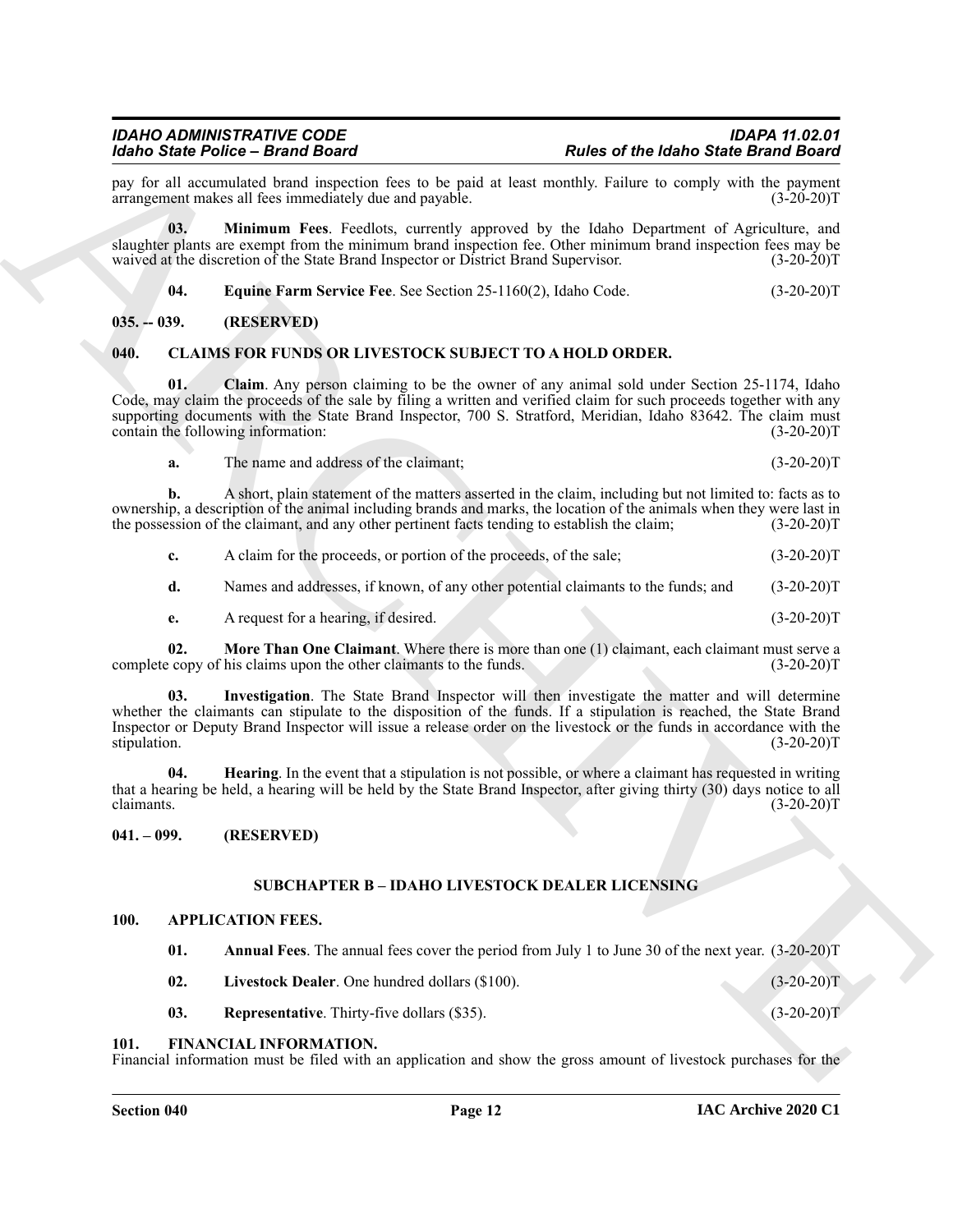previous year. (3-20-20)T

<span id="page-12-9"></span><span id="page-12-0"></span>**102. LIVESTOCK DEALER BONDS.**

A surety bond must be filed to support the application for a livestock dealer license as follows: (3-20-20)T

<span id="page-12-11"></span><span id="page-12-10"></span>**01. Bond**. File a bond from an Idaho surety or Packers and Stockyards U.S.D.A. in the amount required loverage" shown herein. (3-20-20) under "Coverage" shown herein.

For the Poince - Brand Board<br>
The same Poince - Brand Board<br>
The same Poince - Brand Board<br>
The same Poince - Brand Board<br>
The same Poince - Brand Board<br>
The same Poince - Brand Board<br>
The same Poince - Brand Board<br>
The s **a.** Coverage. To compute the required amount of bond coverage, divide the total dollar value of livestock purchased in Idaho during the preceding year, by one-half the number of days on which business was conducted. The number of days in any business year, for the purpose of this rule is two hundred sixty (260). Therefore, the divisor is one hundred thirty (130). The amount of bond coverage must be the next multiple of five thousand dollars (\$5,000) above the amount so determined. When the computation exceeds seventy-five thousand dollars (\$75,000) the amount of bond coverage need not exceed seventy-five thousand dollars (\$75,000) plus ten percent (10%) of the excess over seventy-five thousand dollars (\$75,000), raised to the next five thousand dollars (\$5,000) multiple. In no case shall the amount of bond coverage be less than ten thousand dollars (\$10,000).

 $(3-20-20)T$ 

<span id="page-12-12"></span>**b. Evidence**. Provide evidence of an Idaho surety or bond filed with the Packers and Stockyards U.S.D.A in the amount required. (Subject to verification). (3-20-20) (3-20-20) T

#### <span id="page-12-6"></span>**103. APPLICATION FOR A LICENSE TO REPRESENT A LICENSED LIVESTOCK DEALER.**

A representative may only represent one (1) licensed livestock dealer at any one time. If an individual desires to act on behalf of more than one (1) dealer, he must apply for a regular livestock dealer license. The licensed livestock dealer who sponsors the applicant must sign and approve the application as well as agree to cover this representative under the dealer's bond. (3-20-20) under the dealer's bond.

#### <span id="page-12-8"></span><span id="page-12-1"></span>**104. LICENSE CERTIFICATES AND CARDS.**

Upon approval of the application for a livestock dealer's license, the State Brand Inspector will issue a card to the licensed livestock dealer and representative(s). (3-20-20)T

#### <span id="page-12-13"></span><span id="page-12-2"></span>**105. NOTIFICATION REQUIRED.**

The office of the state brand inspector must be notified within two (2) days of cancellation of a bond affecting the license of the livestock dealer or, termination of a representative that has been previously approved. (3-20-20)T

#### <span id="page-12-7"></span><span id="page-12-3"></span>**106. BRAND INSPECTOR TO REQUIRE DEALER LICENSE NUMBER.**

Each licensed livestock dealer and each representative shall provide a livestock dealer license number at the time a brand inspection is made for cattle, horses, mules or asses. The name of the licensed livestock dealer or representative together with the appropriate certificate or card number will be placed on the brand inspection certificate in the space<br>for the "buyer." (3-20-20) for the "buyer."

#### <span id="page-12-16"></span><span id="page-12-14"></span><span id="page-12-4"></span>**107. RULES APPLY TO OUT OF STATE BUYERS.**

**01. Application**. A livestock dealer who resides outside the state of Idaho may operate as a livestock dealer or representative within the state of Idaho by filing a proper application for an Idaho livestock dealer's license by complying with the bond requirements and receive a certificate authorizing such out of state livestock dealer to purchase livestock within the state of Idaho. (3-20-20)T

<span id="page-12-15"></span>**02. Applicability**. These rules apply to any livestock dealer purchasing livestock within the state of hether or not such livestock as a destination within or outside the state of Idaho. (3-20-20)T Idaho, whether or not such livestock as a destination within or outside the state of Idaho.

<span id="page-12-5"></span>**108. -- 999. (RESERVED)**